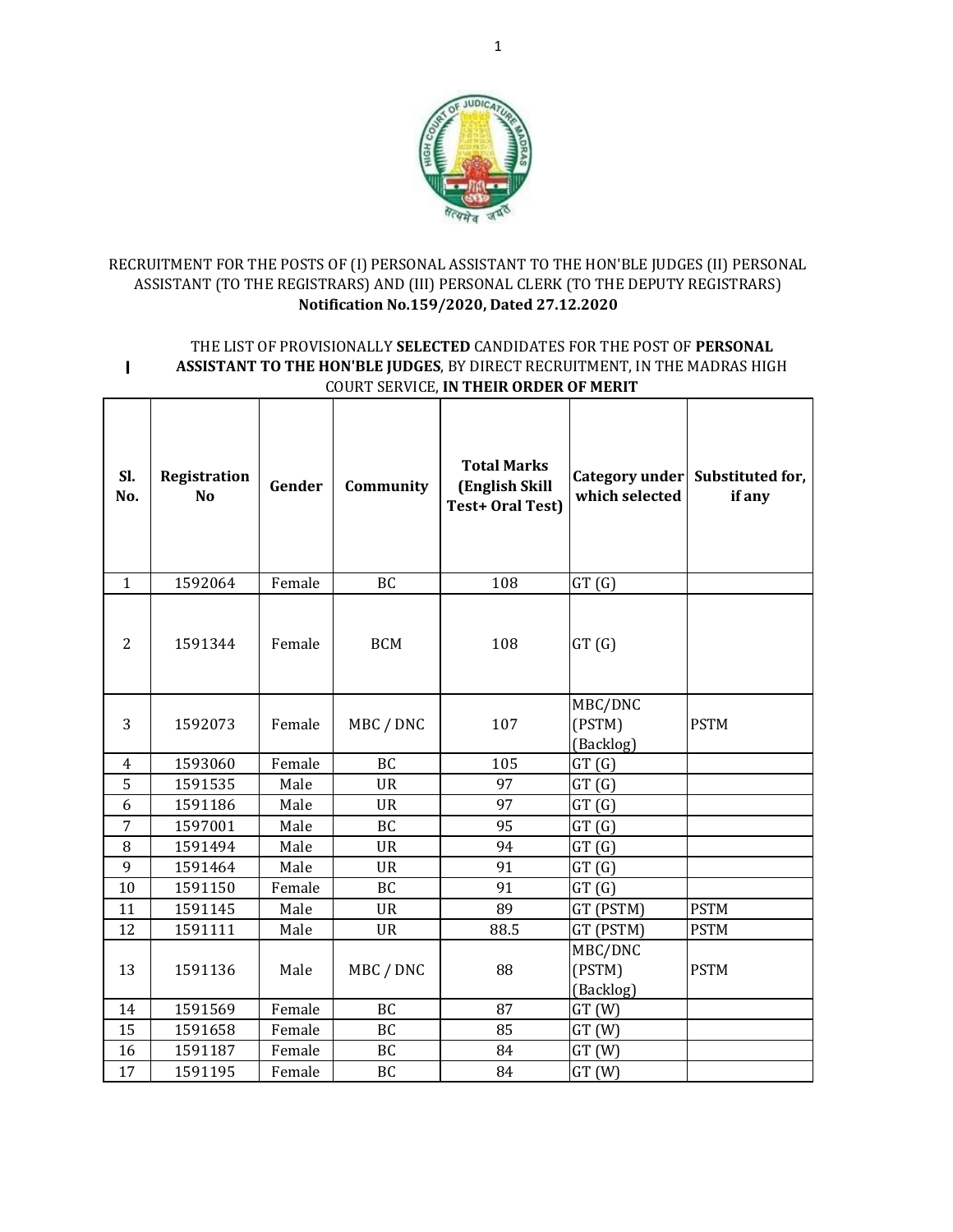| Sl.<br>No. | Registration<br>N <sub>o</sub> | Gender           | Community  | <b>Total Marks</b><br>(English Skill<br><b>Test+ Oral Test)</b> | which selected                     | Category under Substituted for,<br>if any |
|------------|--------------------------------|------------------|------------|-----------------------------------------------------------------|------------------------------------|-------------------------------------------|
| 18         | 1591415                        | Female           | <b>UR</b>  | 83.5                                                            | GT (W) (PSTM)                      | <b>PSTM</b>                               |
| 19         | 1591565                        | Male             | BC         | 81.5                                                            | BC(G)                              |                                           |
| 20         | 1591398                        | Female           | BC         | 81                                                              | GT (W) (PSTM)                      | <b>PSTM</b>                               |
| 21         | 1591121                        | Female           | MBC / DNC  | 81                                                              | MBC/DNC (W)<br>(Backlog)           |                                           |
| 22         | 1591622                        | Female           | MBC / DNC  | 81                                                              | MBC/DNC (W)<br>(Backlog)           |                                           |
| 23         | 1591585                        | Female           | <b>BC</b>  | 79                                                              | BC(G)                              |                                           |
| 24         | 1591323                        | Male             | MBC / DNC  | 79                                                              | MBC/DNC (G)                        |                                           |
| 25         | 1591051                        | Male             | BC         | 77                                                              | BC(G)                              |                                           |
| 26         | 1591031                        | Female           | BC         | 77                                                              | BC(G)                              |                                           |
| 27         | 1593034                        | Female           | BC         | 77                                                              | BC(G)                              |                                           |
| 28         | 1591380                        | Female           | BC         | 76.5                                                            | BC(G)                              |                                           |
| 29         | 1591302                        | Male             | BC         | 76                                                              | BC (PSTM)                          | <b>PSTM</b>                               |
| 30         | 1591001                        | Male             | BC         | 74<br>73                                                        | BC (PSTM)                          | <b>PSTM</b>                               |
| 31<br>32   | 1591540<br>1591614             | Female<br>Female | BC<br>BC   | 73                                                              | BC (PSTM)<br>BC(W)                 | <b>PSTM</b>                               |
|            |                                |                  |            |                                                                 | SC(G)                              |                                           |
| 33         | 1592045                        | Male             | SC         | 72.5                                                            | (Backlog)                          |                                           |
| 34         | 1591378                        | Female           | BC         | 72.5                                                            | BC(W)                              |                                           |
| 35         | 1591553                        | Female           | MBC / DNC  | 72                                                              | MBC/DNC (W)<br>(Backlog)           |                                           |
| 36         | 1591545                        | Female           | MBC / DNC  | 71.5                                                            | MBC/DNC (W)<br>(PSTM)<br>(Backlog) | <b>PSTM</b>                               |
| 37         | 1591422                        | Female           | MBC / DNC  | 70                                                              | MBC/DNC (G)                        |                                           |
| 38         | 1591441                        | Female           | MBC / DNC  | 69.5                                                            | MBC/DNC (G)                        |                                           |
| 39         | 1591099                        | Female           | <b>BCM</b> | 68                                                              | $BC(M)$ (G)                        |                                           |
| 40         | 1591566                        | Female           | MBC / DNC  | 68                                                              | MBC/DNC (G)                        |                                           |
| 41         | 1591147                        | Female           | BC         | 66.5                                                            | BC(W)                              |                                           |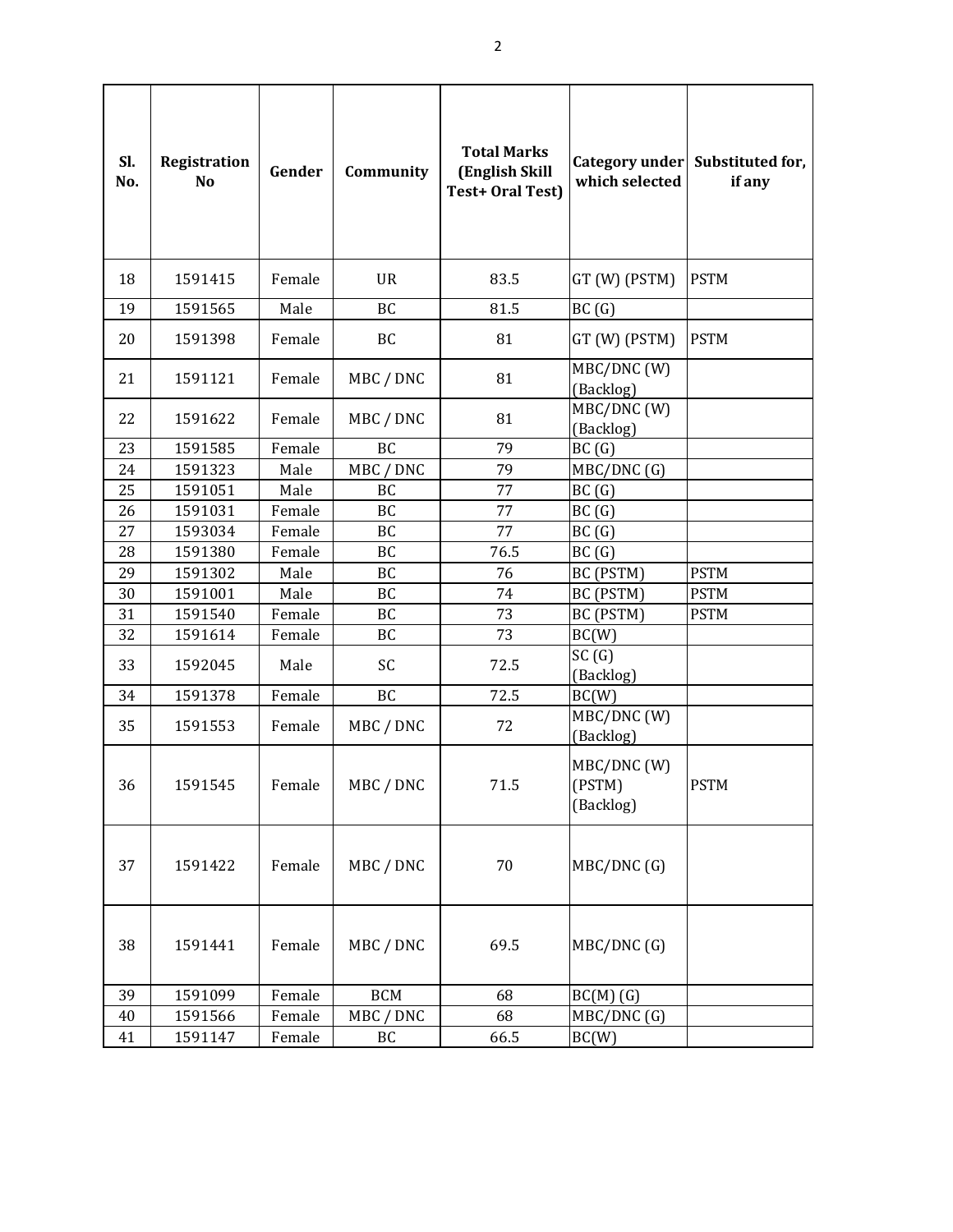| Sl.<br>No.                                                                                                                                                                                      | Registration<br>N <sub>0</sub> | Gender | Community | <b>Total Marks</b><br>(English Skill<br>Test+ Oral Test) | which selected                     | Category under Substituted for,<br>if any |
|-------------------------------------------------------------------------------------------------------------------------------------------------------------------------------------------------|--------------------------------|--------|-----------|----------------------------------------------------------|------------------------------------|-------------------------------------------|
| 42                                                                                                                                                                                              | 1591200                        | Female | <b>BC</b> | 66                                                       | BC(W)                              |                                           |
| 43                                                                                                                                                                                              | 1591574                        | Female | <b>SC</b> | 66                                                       | SC(G)<br>(Backlog)                 |                                           |
| 44                                                                                                                                                                                              | 1591273                        | Female | BC        | 65                                                       | BC (W) (PSTM)                      | <b>PSTM</b>                               |
| 45                                                                                                                                                                                              | 1591517                        | Male   | MBC / DNC | 63                                                       | MBC/DNC (G)                        |                                           |
| 46                                                                                                                                                                                              | 1591061                        | Female | MBC / DNC | 62                                                       | MBC/DNC<br>(PSTM)                  | <b>PSTM</b>                               |
| 47                                                                                                                                                                                              | 1592001                        | Male   | MBC / DNC | 60                                                       | MBC/DNC (W)                        | Women                                     |
| 48                                                                                                                                                                                              | 1591224                        | Female | SC(A)     | 59                                                       | $SC(A)$ (W)<br>(PSTM)<br>(Backlog) | <b>PSTM</b>                               |
| 49                                                                                                                                                                                              | 1591571                        | Male   | MBC / DNC | 56.5                                                     | MBC/DNC (W)                        | Women                                     |
| 50                                                                                                                                                                                              | 1593075                        | Female | MBC / DNC | 55                                                       | MBC/DNC (W)                        |                                           |
| 51                                                                                                                                                                                              | 1591299                        | Female | SC        | 52.5                                                     | SC (PSTM)<br>(Backlog)             | <b>PSTM</b>                               |
| NOTE:<br>Out of 66 notified vacancies for the post of Personal Assistant to the Hon'ble Judges, the following<br>Categories are not filled up, due to non-availability of eligible candidates:- |                                |        |           |                                                          |                                    |                                           |
| <b>BACKLOG VACANCIES</b>                                                                                                                                                                        |                                |        |           |                                                          |                                    |                                           |
| BC (LOW VISION)<br>1                                                                                                                                                                            |                                |        |           |                                                          |                                    | $\mathbf{1}$                              |
| 2<br>SC(W)                                                                                                                                                                                      |                                |        |           |                                                          | $\overline{2}$                     |                                           |
| $\overline{3}$<br>SC (LOCOMOTOR DISABILITY (ONE LEG & BOTH LEG)                                                                                                                                 |                                |        |           |                                                          |                                    | $\mathbf{1}$                              |
| ST(G)<br>4                                                                                                                                                                                      |                                |        |           |                                                          |                                    | $\mathbf{1}$                              |
| <b>TOTAL</b>                                                                                                                                                                                    |                                |        |           |                                                          |                                    | 5                                         |
| <b>CURRENT VACANCIES</b>                                                                                                                                                                        |                                |        |           |                                                          |                                    |                                           |
| MBC / DNC (HARD OF HEARING)<br>1                                                                                                                                                                |                                |        |           |                                                          | $\mathbf{1}$                       |                                           |
|                                                                                                                                                                                                 | SC(G)<br>$\overline{c}$        |        |           |                                                          |                                    | $\overline{4}$                            |
|                                                                                                                                                                                                 | 3<br>SC (PSTM)                 |        |           |                                                          |                                    | $\mathbf{1}$                              |
| $\overline{4}$<br>SC(W)                                                                                                                                                                         |                                |        |           |                                                          | $\mathbf{1}$                       |                                           |
| SC(W) (PSTM)<br>5<br>$SC(A)$ (G)<br>6                                                                                                                                                           |                                |        |           |                                                          | $\mathbf{1}$<br>$\mathbf{1}$       |                                           |
| 7<br>$SC(A)$ (W)                                                                                                                                                                                |                                |        |           |                                                          | $\mathbf{1}$                       |                                           |
| <b>TOTAL</b>                                                                                                                                                                                    |                                |        |           |                                                          | 10                                 |                                           |
|                                                                                                                                                                                                 |                                |        |           |                                                          |                                    |                                           |
| Total unfilled vacancies (Backlog + Current)                                                                                                                                                    |                                |        |           |                                                          |                                    | 15                                        |